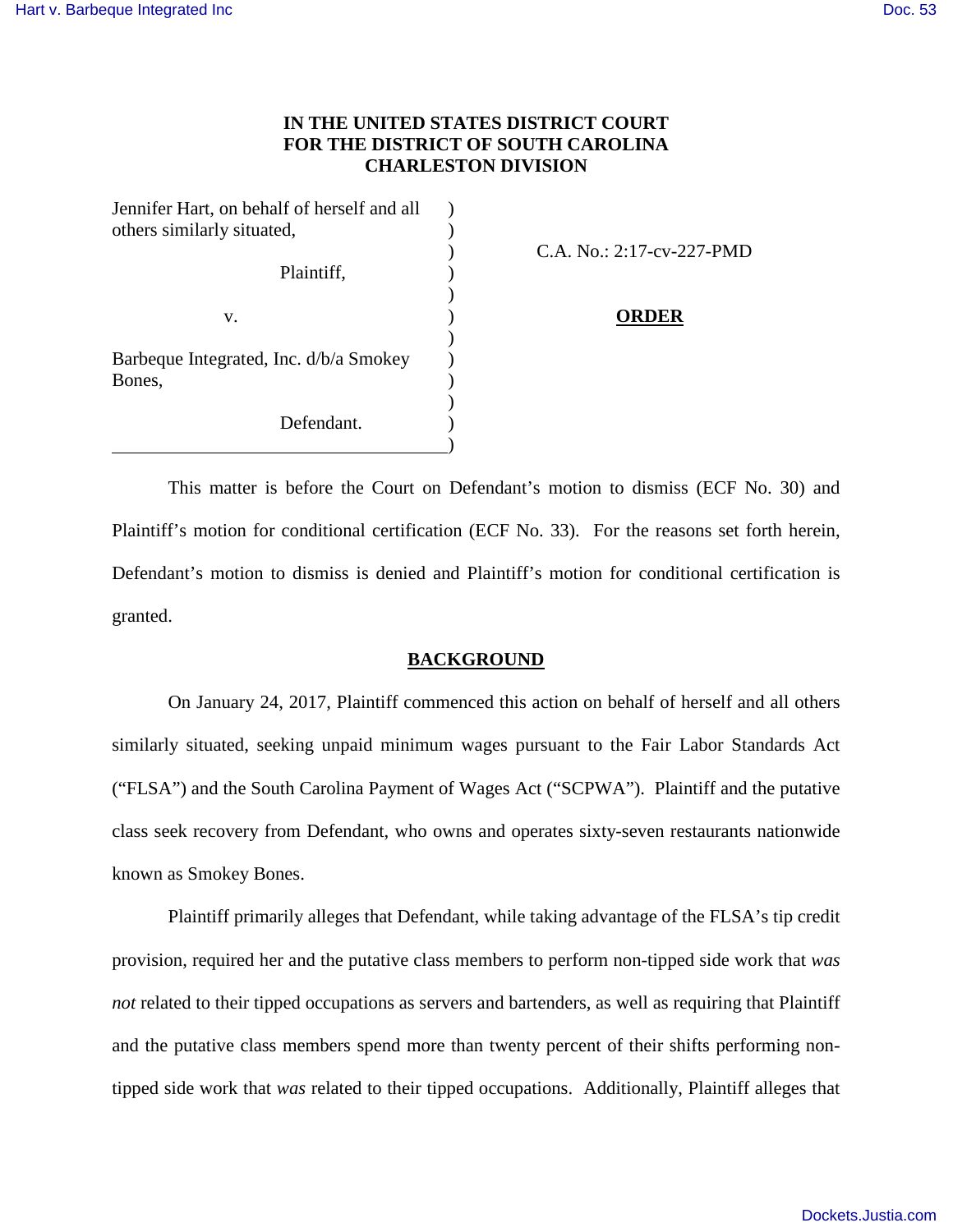she and the putative class members were required to pay Defendant out of their tips when a customer walked out, were required to purchase additional Smokey Bones t-shirts with their tips, and were never notified that Smokey Bones was paying them less than minimum wage pursuant to the FLSA's tip-credit provision. Plaintiff alleges that all three of those requirements violate the tip-credit provision. *See* 29 U.S.C. § 203(m).

#### **PROCEDURAL HISTORY**

Defendant filed its motion to dismiss on May 31, 2017. Plaintiff responded on June 14, and Defendant replied on August 31. Plaintiff filed her motion for conditional certification on June 2. Defendant responded on June 30, and Plaintiff replied on July 7. Accordingly, these matters are now ripe for consideration.

#### *Defendant's Motion to Dismiss*

Defendant moves to dismiss count one of Plaintiff's complaint on the grounds that Plaintiff has failed to allege that she earned less than minimum wage during a particular workweek, that the twenty-percent rule does not support a cause of action, and that Plaintiff's allegations do not violate the FLSA's dual-jobs regulation. The Court will address each argument in turn.

#### **LEGAL STANDARD**

A motion to dismiss pursuant Rule 12(b)(6) for failure to state a claim upon which relief can be granted "challenges the legal sufficiency of a complaint." *Francis v. Giacomelli*, 588 F.3d 186, 192 (4th Cir. 2009) (citations omitted); *see also Republican Party of N.C. v. Martin*, 980 F.2d 943, 952 (4th Cir. 1992) ("A motion to dismiss under Rule 12(b)(6) . . . does not resolve contests surrounding the facts, the merits of a claim, or the applicability of defenses."). To be legally sufficient, a pleading must contain a "short and plain statement of the claim showing that the pleader is entitled to relief." Fed. R. Civ. P. 8(a)(2).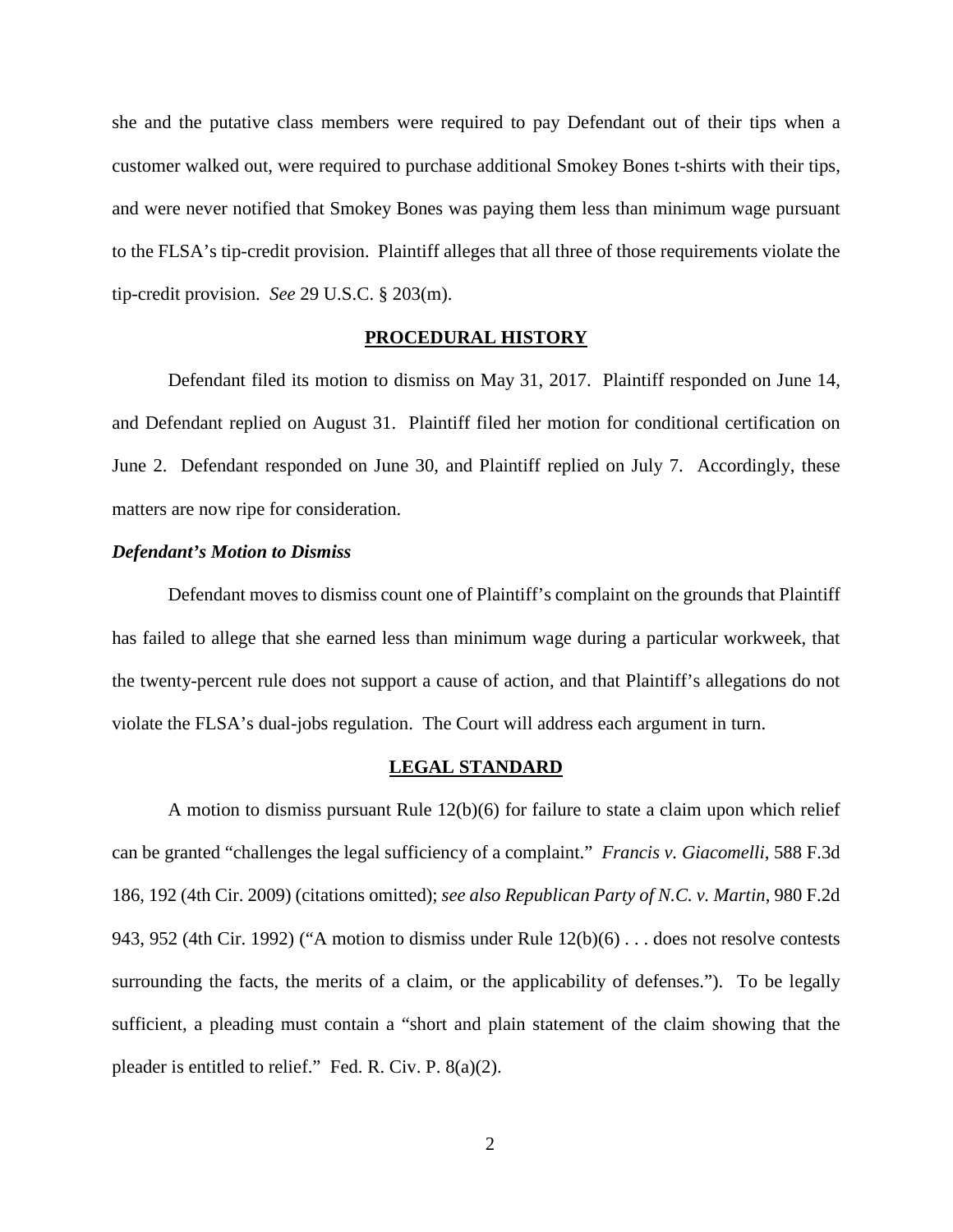In *Bell Atlantic Corp. v. Twombly*, 550 U.S. 544 (2007), the Supreme Court articulated a "two-pronged approach" to test the sufficiency of a complaint. *Ashcroft v. Iqbal*, 556 U.S. 662, 679 (2009). First, the complaint must "contain factual allegations in addition to legal conclusions." *Robertson v. Sea Pines Real Estate Cos.*, 679 F.3d 278, 288 (4th Cir. 2012). Under Rule 8's pleading standard, "a formulaic recitation of the elements of a cause of action will not do," *id.* (quoting *Twombly*, 550 U.S. at 555) (internal quotation marks omitted), and "'naked assertion[s]' devoid of 'further factual enhancement'" will not suffice, *Iqbal*, 556 U.S. at 678 (quoting *Twombly*, 550 U.S. at 557). Second, the complaint must "contain sufficient factual matter, accepted as true, to 'state a claim to relief that is plausible on its face.'" *Id.* (quoting *Twombly*, 550 U.S. at 570). "A claim has facial plausibility when the plaintiff pleads factual content that allows the court to draw the reasonable inference that the defendant is liable for the misconduct alleged." *Id.* (citing *Twombly*, 550 U.S. at 556). More specifically, the complaint must demonstrate that the plaintiff's right to relief is more than a mere possibility, but it need not rise to the level of evincing a probability of success. *Id.* Accordingly, "[d]etermining whether a complaint states a plausible claim for relief will . . . be a context-specific task that requires the reviewing court to draw on its judicial experience and common sense." *Id.* at 679.

When ruling on a Rule 12(b)(6) motion to dismiss, the trial judge must accept as true all of the facts alleged in the plaintiff's complaint and construe all reasonable inferences in favor of the plaintiff. *E.g.*, *E.I. du Pont de Nemours & Co. v. Kolon Indus., Inc.*, 637 F.3d 435, 440 (4th Cir. 2011). The court must determine whether the allegations give rise to a plausible right to relief, *Iqbal*, 556 U.S. at 679; however, it should "not accept 'legal conclusions couched as facts or unwarranted inferences, unreasonable conclusions, or arguments,'" *United States ex rel. Nathan v. Takeda Pharm. N. Am., Inc.*, 707 F.3d 451, 455 (4th Cir. 2013) (quoting *Wag More Dogs, LLC*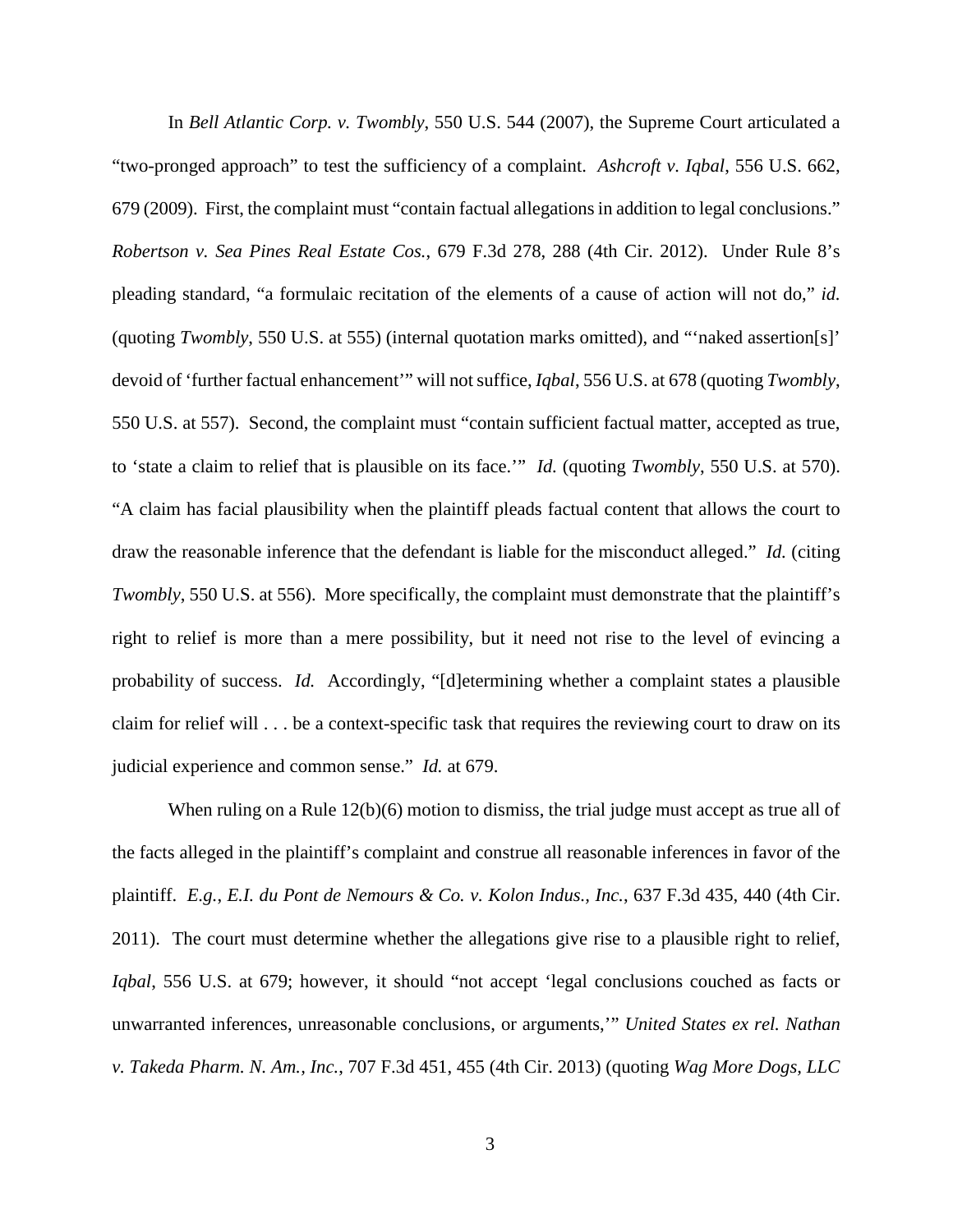*v. Cozart*, 680 F.3d 359, 365 (4th Cir. 2012)); *see also Iqbal*, 556 U.S. at 678 ("[T]he tenet that a court must accept as true all of the allegations contained in a complaint is inapplicable to legal conclusions."). Thus, although the court must accept a plaintiff's well-pleaded factual allegations as true for purposes of ruling on the motion, the complaint must nevertheless satisfy the "twopronged" test articulated by the Supreme Court. *Iqbal*, 556 U.S. at 679.

# **ANALYSIS**

Defendant first argues that Plaintiff's failure to allege that she earned less than minimum wage in any particular workweek is fatal to count one of her complaint. Citing this Court's decision in *Schmidt v. Charleston Collision Holdings, LLC*, Defendant argues that so long as Plaintiff's average wage per hour worked during the workweek is above minimum wage, there is no violation of the FLSA. No. 2:14-cv-1094-PMD, 2014 WL 10102245, at \*3 (D.S.C. July 14, 20[1](#page-3-0)4).<sup>1</sup> Utilizing the FLSA's tip credit provision,  $\S 203(m)$ , Defendant paid Plaintiff a direct wage of \$2.13 an hour and then applied Plaintiff's tips to cover the gap between the \$2.13 direct wage and the \$7.25 federal minimum wage. According to Defendant, so long as Plaintiff's average wage per hour, including her tips, was above minimum wage over the course of the workweek, then Defendant could not have violated the FLSA. Defendant's argument derives from the Second Circuit's decision in *United States v. Klinghoffer Bros. Realty Corp.*, 285 F.2d 487 (2d Cir. 1961), where that court held that an employer had not violated the FLSA because their average hourly wage over the course of a workweek exceeded minimum wage*. Id.* at 490. Thus, Defendant asserts that count one should be dismissed.

Plaintiff disagrees, relying primarily on *Romero v. Top-Tier Colorado LLC*, 849 F.3d 1281 (10th Cir. 2017). In *Romero*, the Tenth Circuit addressed this question and concluded that "an

<u>.</u>

<span id="page-3-0"></span><sup>1.</sup> The Court notes that its decision in *Schmidt* did not involve the FLSA's tip-credit provision.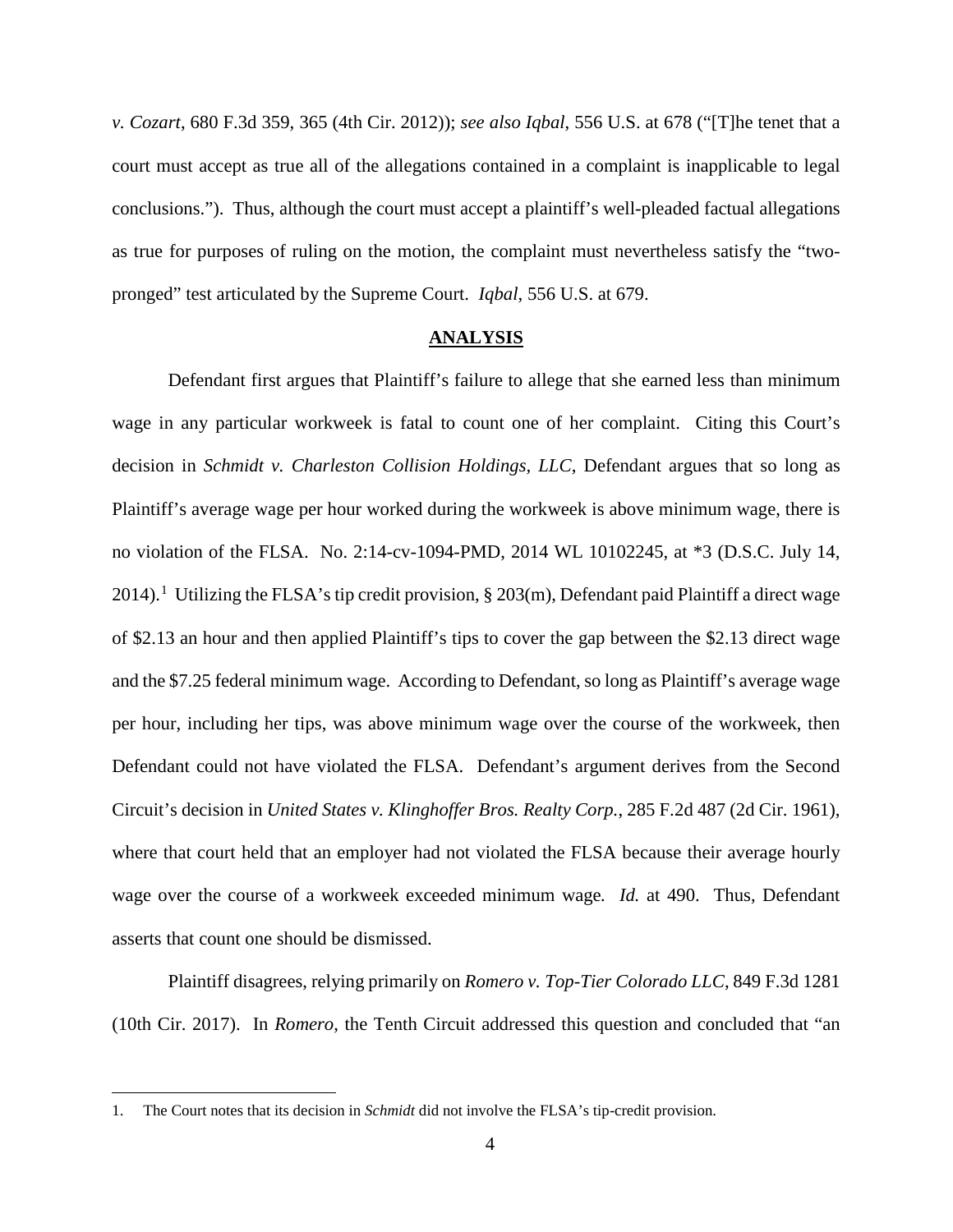employer doesn't comply with its federal minimum wage obligations just because its employees receive at least \$7.25 in tips. Instead, an employer complies with its minimum-wage obligations if it 'pays' its employees at least \$7.25 an hour in 'wages.'" *Id.* at 1282. "[W]hile an employer can treat tips as wages under certain circumstances," *id.*, Plaintiff claims that Defendant impermissibly did so here. In other words, Plaintiff claims that when she was performing nontipped side work, she did not qualify as a tipped employee under § 203(m) of the FLSA and was entitled to be paid the full minimum wage of \$7.25 an hour for the hours she spent performing non-tipped side work. Thus, Plaintiff claims that even if her total direct wages and tips for the week averaged to greater than minimum wage, Defendant was still not entitled to pay her the \$2.13 tip-credit wage when she was performing non-tipped side work. Plaintiff's claim for non-tipped related side work is based on the FOH's twenty-percent rule,<sup>[2](#page-4-0)</sup> while her claim for non-tipped unrelated side work is based on the dual-jobs regulation.<sup>[3](#page-4-1)</sup> The FLSA treats the related and unrelated non-tipped side work differently, but the majority of courts, including this Court, have concluded that a plaintiff can allege an FLSA cause of action based on both types of non-tipped tasks. *Irvine v. Destination Wild Dunes Mgmt., Inc.*, 106 F. Supp. 3d 729, 733 (D.S.C. 2015). The FOH provides the basis for Plaintiff's cause of action based on her performance of non-tipped side work that was related to her tipped occupation. According to the FOH, an employer violates the

 $\overline{a}$ 

<span id="page-4-0"></span><sup>2.</sup> Section 30d00(e) of the Department of Labor's FOH "'provides that if a tipped employee spends a substantial amount of time (defined as more than 20 percent) performing related but nontipped work, . . . then the employer may not take the tip credit for the amount of time the employee spends performing those duties.'" *Romero*, 849 F.3d at 1284 (quoting *Fast v. Applebee's Int'l, Inc.*, 638 F.3d 872, 875 (8th Cir. 2011)). Here, Plaintiff claims that servers and bartenders were entitled to full minimum wage for the time they spent performing non-tipped job duties that were related to their tipped job but occupied more than twenty percent of their time.

<span id="page-4-1"></span><sup>3.</sup> The Department of Labor has stated "'that an employee may hold more than one job for the same employer, one which generates tips and one which does not, and the employee is entitled to the full minimum wage rate while performing the job that does not generate tips.'" *Romero*, 849 F.3d at 1284 (quoting *Fast v. Applebee's Int'l, Inc.*, 638 F.3d 872, 876 (8th Cir. 2011)). Here, Plaintiff claims that servers and bartenders were entitled to full minimum wage when performing job duties that were unrelated to their tipped job.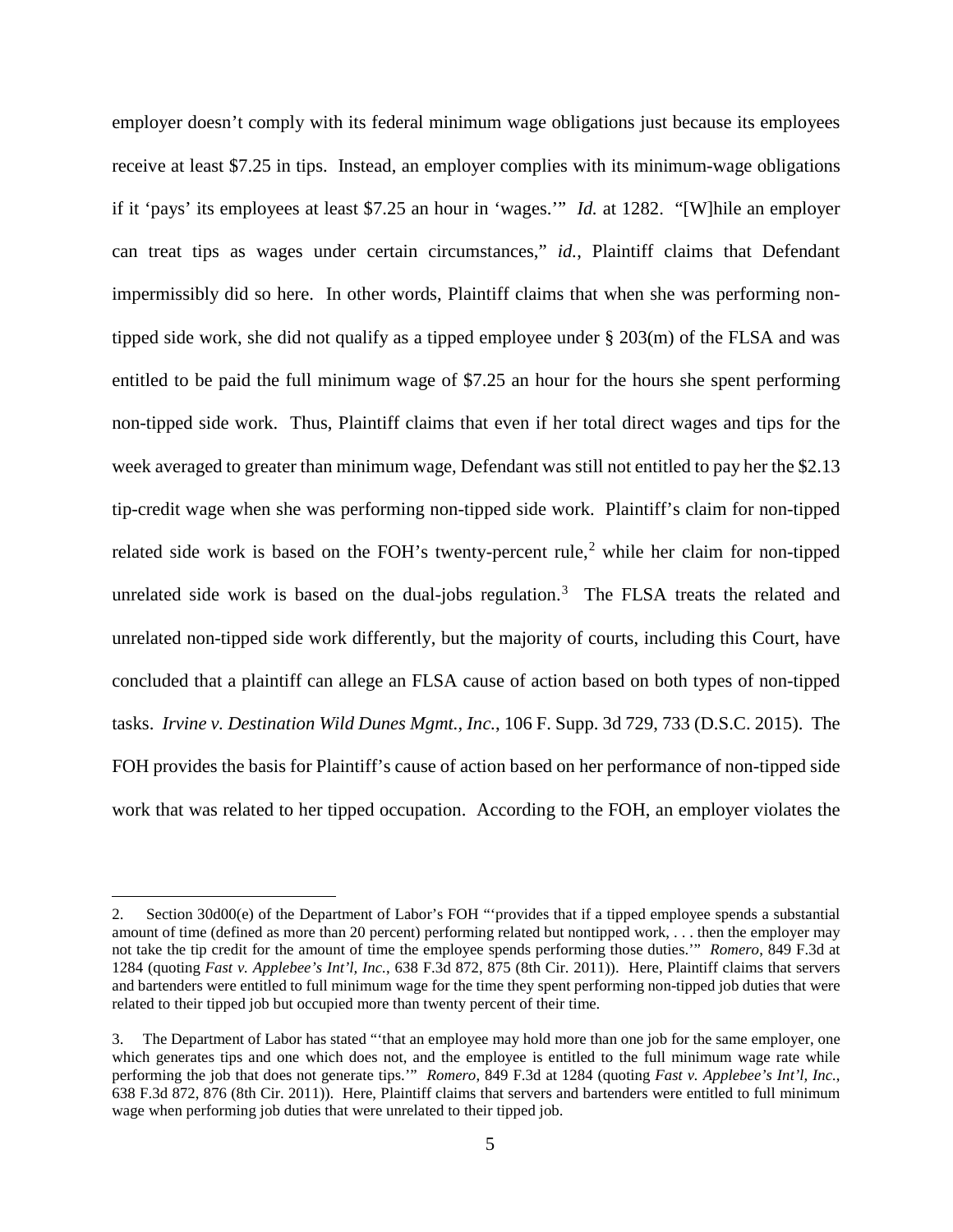FLSA if it requires its tipped employees to spend more than twenty percent of their time performing non-tipped side work that is related to their tipped occupation.

Defendant recently provided the Court with notice of the Ninth Circuit's recent decision in *Marsh v. J. Alexander's LLC*, 869 F.3d 1108 (9th Cir. 2017). *Marsh* largely supports Defendant's arguments related to the tip-credit provision as it applies in this case. In *Marsh*, the Ninth Circuit concluded that the Department of Labor's Wage and Hour Division's Field Operations Handbook ("FOH") was not entitled to deference under *Auer v. Robbins*, 519 U.S. 452 (1997), "because the FOH § 30d00(f) is both inconsistent with the regulation<sup>[4](#page-5-0)</sup>... and attempts to 'create de facto a new regulation.'" 869 F.3d at 1121 (quoting *Christensen v. Harris County*, 529 U.S. 576, 588 (2000)).

The Court respectfully declines to follow *Marsh* and instead adopts the majority approach endorsed in *Irvine*, *Romero*, and *Fast v. Applebee's International, Inc.*, 638 F.3d 872 (8th Cir. 2011). The Court takes this view for a number of reasons. First, the Tenth Circuit correctly notes that *Klinghoffer* was decided before the FLSA's tip-credit provision existed. *Romero*, 849 F. 3d at 1285. Thus, Defendant's *Klinghoffer*-derived argument has very little weight. Second, Defendant's argument runs counter to the FLSA's plain requirement that an employer pay its employees a direct wage in addition to their tips. *See id.* As discussed in *Romero*, if the Court were to accept Defendant's argument then employers would not need to pay an employee anything "so long as the employee's weekly tips—when divided by the number of hours he or she worked average at least \$7.25 an hour." *Id.* The Court cannot accept Defendant's argument because § 203(m) of the FLSA "explicitly requires employers to pay their tipped employees *something*, regardless of how much those employees receive in tips." *Id.*; *see also* 29 U.S.C. § 203(m) ("[T]he cash wage paid such employee . . . shall be not less than [\$2.13 an hour.]"). Finally, although not

 $\overline{a}$ 

<span id="page-5-0"></span><sup>4.</sup> The relevant regulation is the FLSA's dual-jobs regulation. *See* 29 C.F.R. § 531.56(e).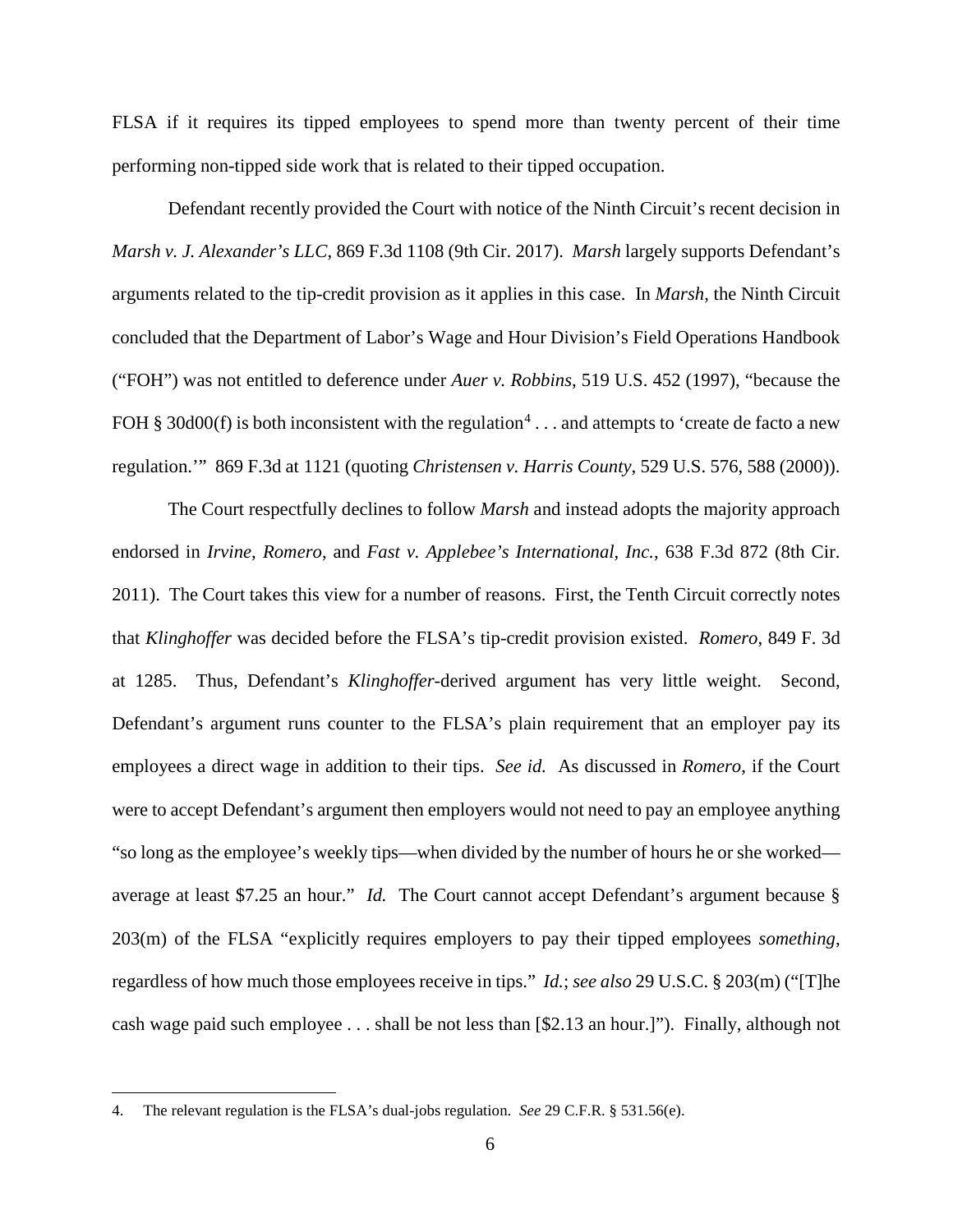entitled to any special deference, the Department of Labor submitted an amicus brief in *Romero* supporting the plaintiff's position that *Klinghoffer* had no applicability in the tip-credit context. All of these factors weigh heavily in Plaintiff's favor. The Court concludes that Plaintiff can state a cause of action against Defendant even if her average wage per hour was above minimum wage, so long as she can sufficiently allege that Defendant improperly paid her using the tip-credit provision for the hours she spent performing related or unrelated non-tipped side work. She has done so here.

Plaintiff alleges that Defendant required tipped workers to "spend a substantial amount of time performing non-tip producing work including, but not limited to, general cleaning of the restaurant, rinsing, washing, and rolling silverware, and making sauces and refilling condiments." (Am. Compl., ECF No. 10, at ¶33.) Plaintiff also alleges that "Defendant requires tipped workers to perform non-tipped work before the restaurant is open or after the restaurant has closed and customers have left." (*Id.* at ¶35.) "For instance, Defendant typically requires tipped workers to arrive at least an hour prior to serving their first customer and to stay at work approximately one and a half to two or more hours after serving their last customer." (*Id.* at ¶36.) Plaintiff then provided further examples of non-tipped work she and the putative class members were required to perform. Those examples include:

(1) sweeping floors; (2) taking out trash and cleaning trash receptacle areas; (3) restocking to-go boxes and other items; (4) filling bottles and pans with dressings and labeling them; (5) cleaning tables, chairs, and booths; (6) cleaning baseboards and lamps; (7) scrubbing walls and drains; (8) making sauces following restaurant recipes; (9) cleaning out the keg room; (10) cleaning and restocking caddies; (11) rinsing dirty silverware and running it through the dishwasher; (12) polishing and rolling silverware; (13) removing and replacing rechargeable batteries from tabletop customer computers; (14) prepping and garnishing food and desserts before serving to customers; (15) deep cleaning light fixtures, booths, and woodwork with Murphy's Oil; (16) restocking mini fridges with sour cream, cheese, dressing, etc.; (17) scrubbing floors in restaurant with a deck brush; and (18) breaking down and cleaning the tea/coffee and soda stations.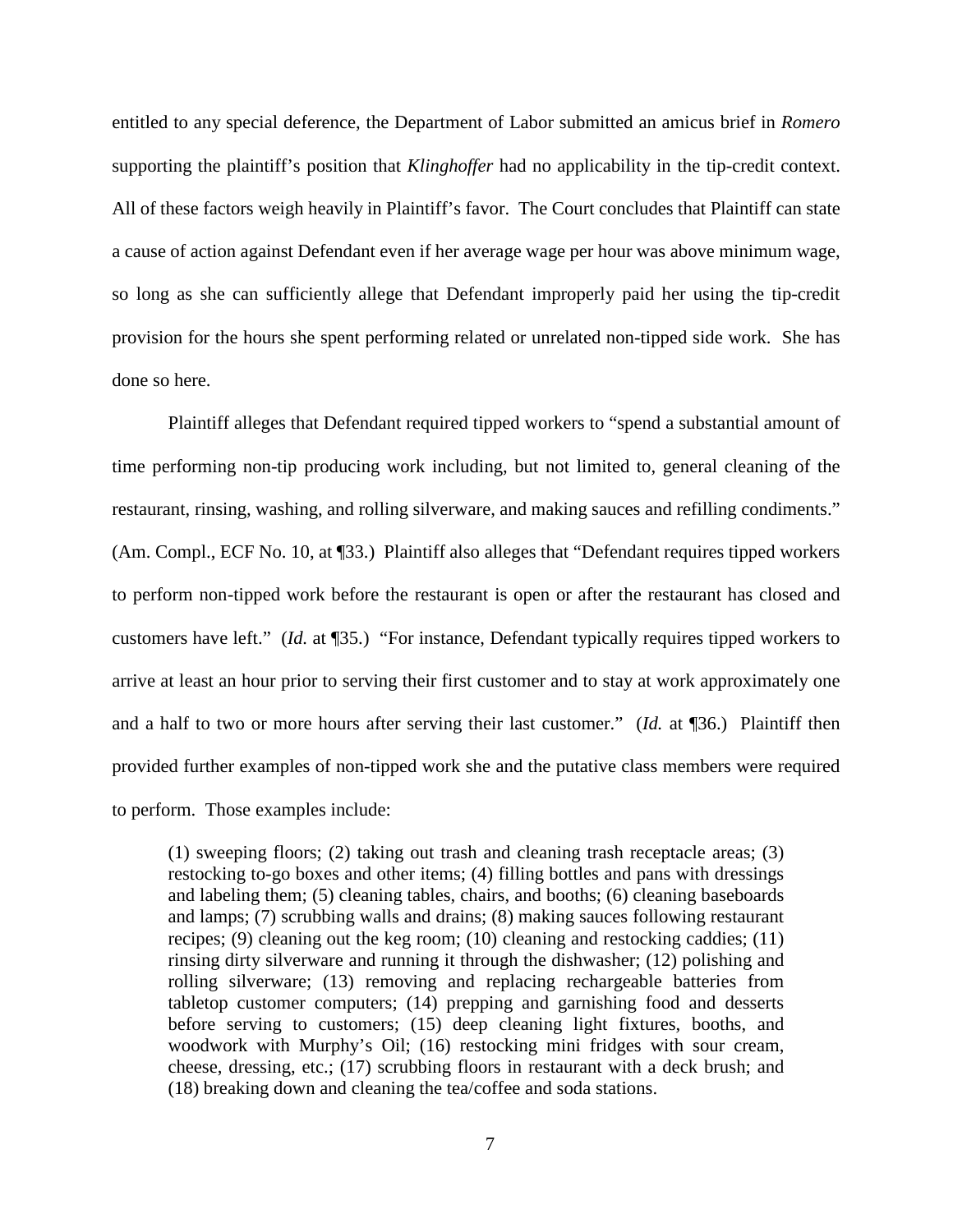(*Id.* at ¶42.) Finally, Plaintiff alleges that "[t]he non-tipped work which Plaintiff and others similarly situated were required to perform exceeded twenty percent (20%) of their time at work." (*Id.* at ¶44.)

This Court has previously rejected Defendant's arguments regarding the viability of causes of action based on the FOH's twenty-percent rule and the dual-jobs regulation. *See Irvine*, 106 F. Supp. 3d at 735. Defendant correctly notes that this Court did not preclude the *Irvine* defendants from making further arguments about the twenty-percent rule's applicability to the facts of that case at a later stage of the litigation. *Id.* at 736. However, this Court determined that the plaintiff in that case had stated an FLSA claim under both the twenty-percent rule and the dual-jobs regulation. *Id.* The Court sees no reason to depart from that holding here, and viewing Plaintiff's allegations in the light most favorable to her, she has stated a cause of action under both the twentypercent rule and the dual-jobs regulation. To the extent Defendant wishes to make further arguments about the twenty-percent rule's applicability, it may do so at the appropriate time. Accordingly, Defendant's motion to dismiss is denied.

# *Plaintiff's Motion for Conditional Certification*

# **LEGAL STANDARD**

 Under the FLSA, employees may institute a collective action against their employer on behalf of themselves and similarly situated employees. The FLSA's collective action provision states that:

[a]n action to recover [unpaid overtime compensation] may be maintained against any employer (including a public agency) in any Federal or State court of competent jurisdiction by any one or more employees for and in behalf of himself or themselves and other employees similarly situated. No employee shall be a party plaintiff to any such action unless he gives his consent in writing to become such a party and such consent is filed in the court in which such action is brought.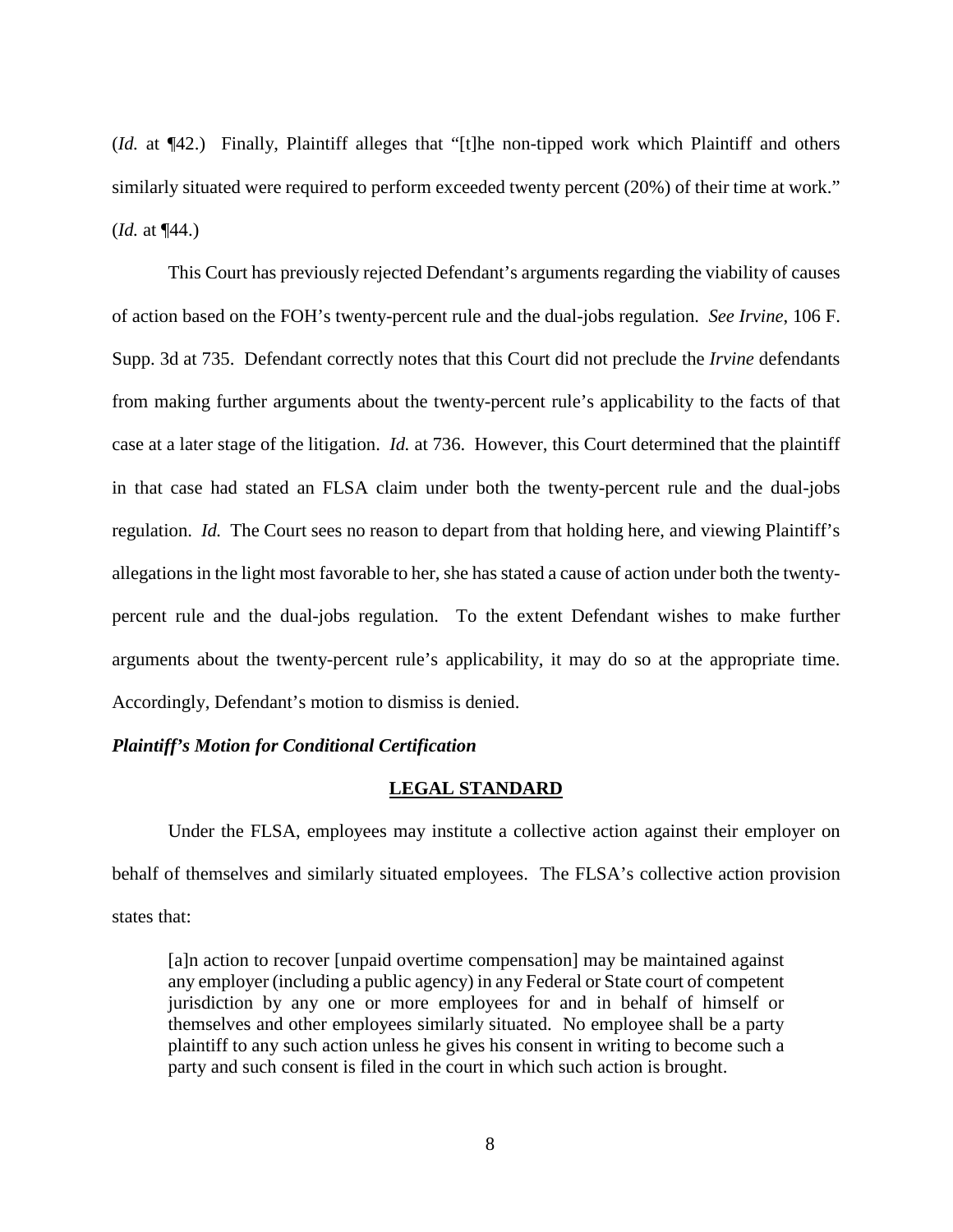29 U.S.C. § 216(b). The mechanism outlined in § 216(b) is designed to facilitate the efficient adjudication of similar claims by "similarly situated" employees, permitting the consolidation of individual claims and the pooling of resources in prosecuting such actions against their employers. *See Hoffmann-La Roche Inc. v. Sperling*, 493 U.S. 165, 170 (1989); *LaFleur v. Dollar Tree Stores, Inc.*, 30 F. Supp. 3d 463, 467 (E.D. Va. 2014), *reconsideration denied*, 2014 WL 2121563 (E.D. Va. May 20, 2014), *and motion to certify appeal denied*, 2014 WL 2121721 (E.D. Va. May 20, 2014); *Lynch v. United Servs. Auto. Ass'n*, 491 F. Supp. 2d 357, 367 (S.D.N.Y. 2007). In deciding whether the named plaintiffs in an FLSA action are "similarly situated" to other potential plaintiffs, courts generally employ a two-stage approach. [5](#page-8-0) *Purdham v. Fairfax Cty. Pub. Sch.*, 629 F. Supp. 2d 544, 547 (E.D. Va. 2009) (quoting *Parker v. Rowland Express, Inc.*, 492 F. Supp. 2d 1159, 1164 (D. Minn. 2007)); *see also Regan v. City of Charleston*, No. 2:13-cv-03046-PMD, 2014 WL 3530135, at \*2 (D.S.C. July 16, 2014); *Pelczynski v. Orange Lake Country Club, Inc.*, 284 F.R.D. 364, 367 (D.S.C. 2012); *Simons v. Pryor's, Inc.*, No. 3:11-cv-0792-CMC, 2011 WL 6012484, at \*1 (D.S.C. Nov. 30, 2011); *MacGregor v. Farmers Ins. Exch.*, No. 2:10-cv-03088-DCN, 2011 WL 2981466, at \*2 (D.S.C. July 22, 2011).

The first step in this process, which is the subject of the instant Motion, is the "notice," or "conditional certification," stage. *Purdham*, 629 F. Supp. 2d at 547. Here, "a plaintiff seeks conditional certification by the district court in order to provide notice to similarly situated plaintiffs" so that they can "opt-in" to the collective action. *Pelczynski*, 284 F.R.D. at 367–68.

 $\overline{a}$ 

<span id="page-8-0"></span><sup>5.</sup> Although the Fourth Circuit has not yet enunciated a test for conditional certification of collective actions, district courts in the Fourth Circuit, including this Court, typically follow the two-stage, or two-step, approach when deciding whether named plaintiffs are similarly situated to potential plaintiffs. *E.g.*, *LaFleur*, 30 F. Supp. 3d at 467 ("District courts within . . . the Fourth Circuit . . . have uniformly employed a two-step inquiry in deciding whether to certify a collective action under the FLSA . . . ."); *Curtis v. Time Warner Entm't*, No. 3:12-cv-2370-JFA, 2013 WL 1874848, at \*2 (D.S.C. May 3, 2013) ("Although the Fourth Circuit has not directly addressed the appropriate standard for certifying a collective action under § 216(b), district courts in this circuit, including this court, follow the [two-stage] process  $\dots$ .").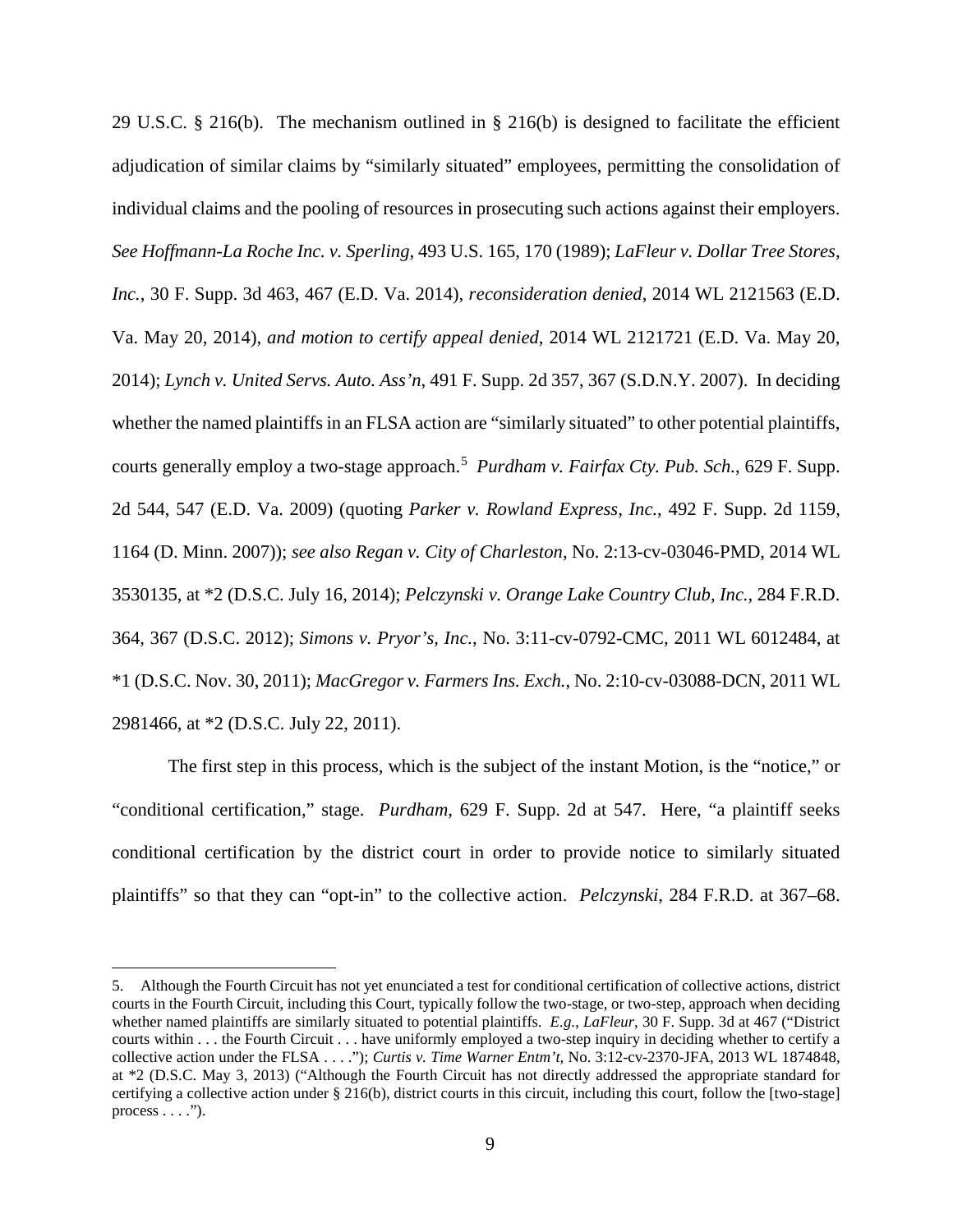With regard to this notice phase, "[t]he Supreme Court has held that, in order to expedite the manner in which collective actions under the FLSA are assembled, 'district courts have discretion[,] in appropriate cases[,] to implement  $\dots$  § 216(b)  $\dots$  by facilitating notice to potential plaintiffs.'" *Purdham*, 629 F. Supp. 2d at 547 (quoting *Hoffman-La Roche, Inc.*, 493 U.S. at 169). At this stage, the court reviews the pleadings and affidavits to determine whether the plaintiff has carried his burden of showing that he is similarly situated to the other putative class members. *Pelczynski*, 284 F.R.D. at 368; *Purdham*, 629 F. Supp. 2d at 547–48. "Because the court has minimal evidence, this determination is made using a fairly lenient standard." *Steinberg v. TQ Logistics, Inc.*, No. 0:10-cv-2507-JFA, 2011 WL 1335191, at \*1 (D.S.C. Apr. 7, 2011). Plaintiffs must make only "a modest factual showing sufficient to demonstrate that they and potential plaintiffs together were victims of a common policy or plan that violated the law," *Purdham*, 629 F. Supp. 2d at 548. If the court determines that the proposed class members are similarly situated, the court conditionally certifies the class. *Steinberg*, 2011 WL 1335191, at \*1. The putative class members are then notified and afforded the opportunity to "opt-in," and the case proceeds as a representative action throughout discovery. *Id.* (citing *Scholtisek v. Eldre Corp.*, 229 F.R.D. 381, 387 (W.D.N.Y. 2005)); *see also Genesis Healthcare Corp. v. Symczyk*, 133 S. Ct. 1523, 1530 (2013) (citation omitted) ("'[C]onditional certification' does not produce a class with an independent legal status, or join additional parties to the action. The sole consequence of conditional certification is the sending of court-approved written notice to employees, who in turn become parties to a collective action only by filing written consent with the court." (citing  $§$  216(b))).

Second, after the court has conditionally certified the class, the potential class members have been identified and notified, and discovery has been completed, "a defendant may then move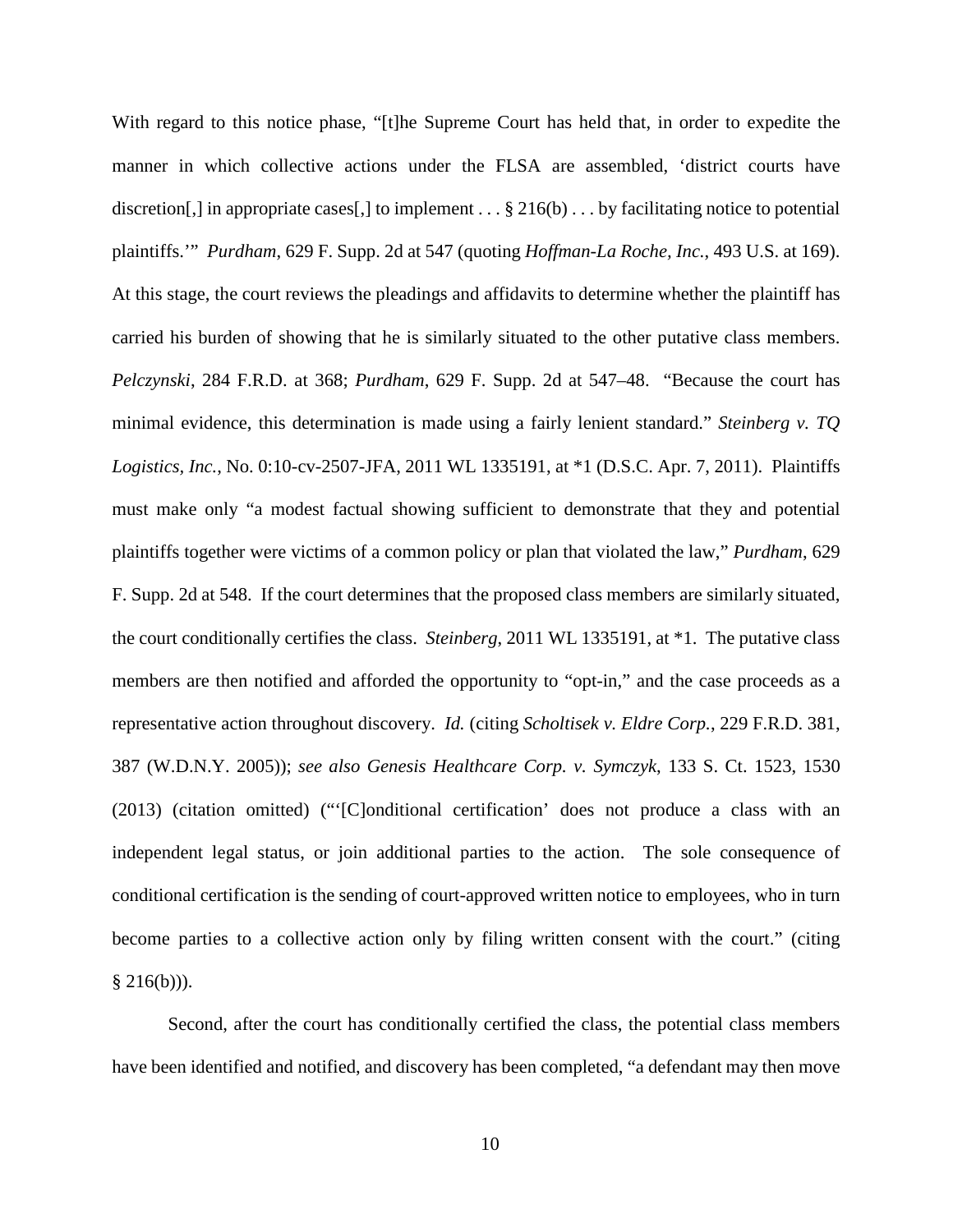to decertify the collective action, pointing to a more developed record to support its contention that the plaintiffs are not similarly situated to the extent that a collective action would be the appropriate vehicle for relief." *Pelczynski*, 284 F.R.D. at 368. At this optional "decertification stage," the court applies a heightened fact-specific standard to the "similarly situated" analysis. *Steinberg*, 2011 WL 1335191, at \*2; *see Pelczynski*, 284 F.R.D. at 368. "Courts have identified a number of factors to consider at this stage, including (1) disparate factual and employment settings of the individual plaintiffs; (2) the various defenses available to defendants that appear to be individual to each plaintiff; and (3) fairness and procedural considerations." *Curtis*, 2013 WL 1874848, at \*3 (internal quotation marks omitted). If the court determines that the plaintiffs are not, in fact, similarly situated, it may decertify the class, dismiss the opt-in plaintiffs' claims without prejudice, and permit the named plaintiffs to proceed on their individual claims. *Id.*

#### **ANALYSIS**

Plaintiff requests that the Court enter an order: (1) conditionally certifying a class of all Smokey Bones servers and bartenders from January 24, 2014 to present; (2) requiring Defendant to produce the names, dates of employment, cell phone numbers, home phone numbers, e-mail addresses, last known home addresses, and the last four digits of the putative class members' social security numbers in an Excel spreadsheet within fourteen days; (3) authorizing the mailing, emailing, and posting of the proposed notice and consent forms to putative class members; (4) authorizing a follow-up e-mail notice reminder to the putative class members who did not respond after thirty days; and (5) setting the opt-in period as ninety days. The Court will address each request in turn, along with Defendant's request to meet and confer with Plaintiff's counsel regarding the terms of the proposed notice.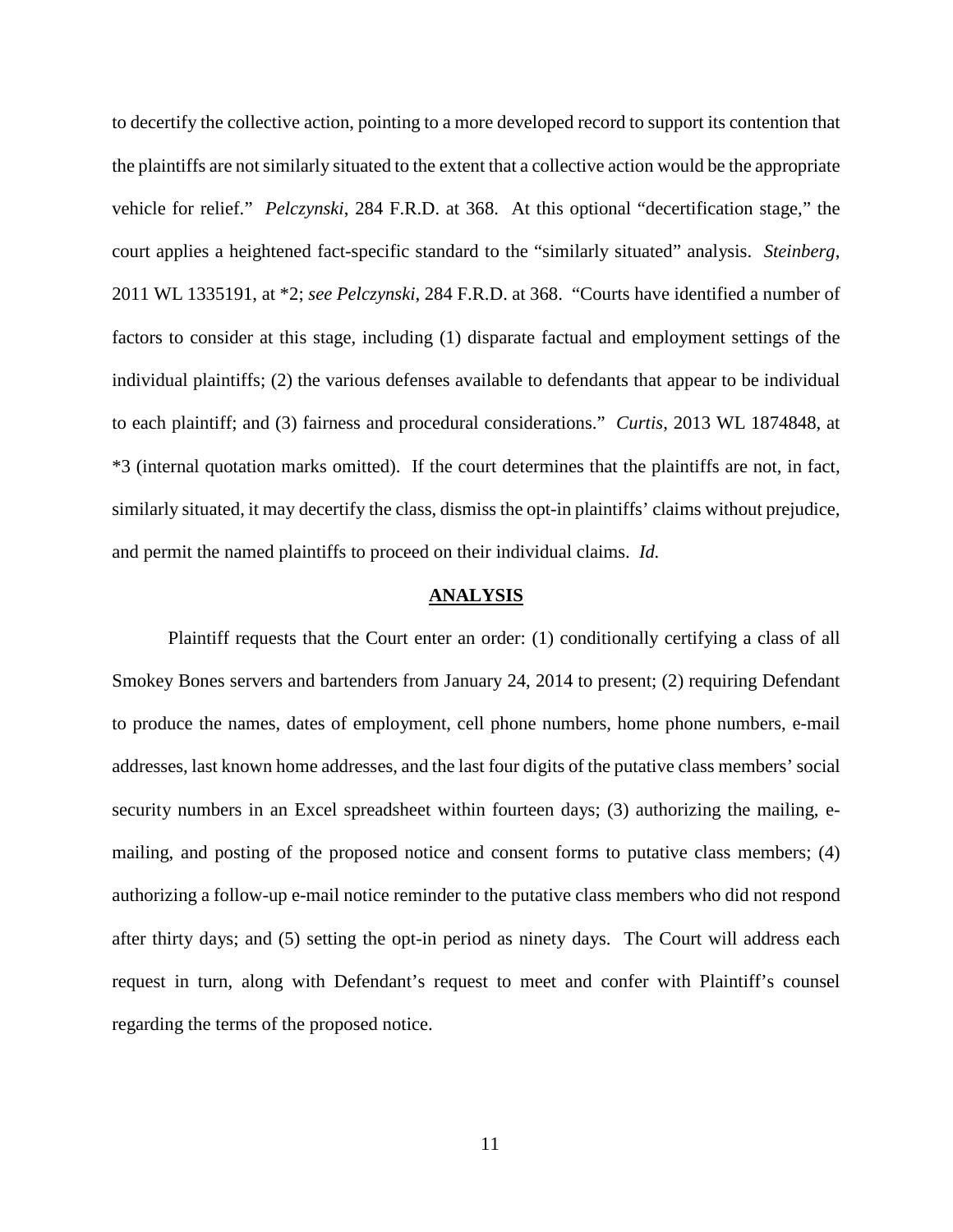# **I. Conditional Certification**

Plaintiff moves to conditionally certify a nationwide class of servers and bartenders who worked at any of the sixty-seven Smokey Bones locations across the country. Defendant objects to the conditional certification of the proposed class, as well as to the breadth of the proposed class in the event that a class is conditionally certified.

Plaintiff argues that the proposed class is similarly situated because they were all subject to the same policies and duties. According to Plaintiff, Smokey Bones is not a franchise and it maintains uniform policies across each of its sixty-seven restaurants. As support for this assertion, Plaintiff points to the corporate nationwide job descriptions for servers and bartenders. In those job descriptions, Smokey Bones lays out the job duties for its server and bartender positions nationwide. Those job duties include descriptions of the side work that servers and bartenders are expected to perform. (*See* Am. Decl. Kevin Journiette, Ex. B, Smokey Bones Corp. Job Description Server Positions, ECF No. 39-1, at 12–13; Pl.'s Mot. Certify Class, Ex. D, Decl. Victoria Reaves, ECF No. 33-5, at 12–13.) Plaintiff asserts that those nationwide job descriptions, coupled with the declarations she has submitted from servers and bartenders at three different Smokey Bones restaurants in three different states, are more than enough to demonstrate that all Smokey Bones servers and bartenders are sufficiently similarly situated to surmount the low bar of conditional certification.

Defendant disagrees, and argues that conditional certification of this action is neither warranted nor prudent. Defendant's primary argument against conditional certification is the same as the argument it made in its motion to dismiss—that Plaintiff cannot allege a violation of the FLSA because Plaintiff never made less than minimum wage over the course of any workweek. Because the Court has already addressed that argument above, it does not rehash it here. However,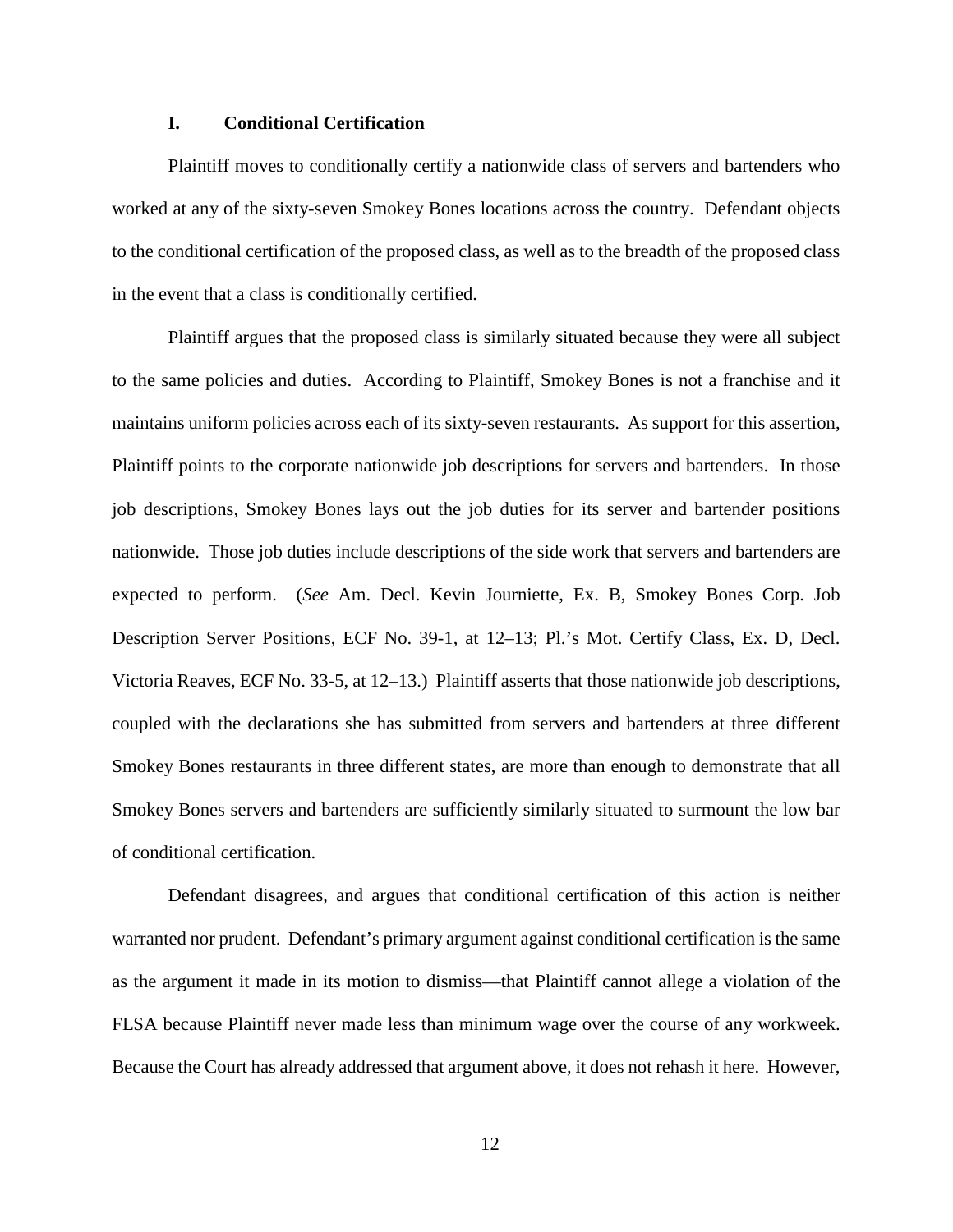Defendant also argues that the declarations of a smattering of employees from three Smokey Bones locations are insufficient to justify conditional certification of a nationwide class of servers and bartenders. Moreover, Defendant argues that a nationwide class would be untenable as a result of the individualized inquiries that Defendant contends will be necessary.

The Court concludes that conditional certification of a nationwide class of servers and bartenders is warranted in this case. Plaintiff has produced evidence of nationwide Smokey Bones job descriptions for servers and bartenders that on their face require side work. There is no doubt that requiring side work does not necessarily violate the FLSA. However, Plaintiff has made a sufficient showing that Smokey Bones' nationwide side work policy potentially caused FLSA violations for all Smokey Bones servers and bartenders. Plaintiff and the other opt-ins' declarations state that at least three Smokey Bones locations in three different states all implemented the side work discussed in the server and bartender descriptions in such a way as to require violations of the dual-jobs regulation and/or the FOH's twenty-percent rule. The Court recognizes that Defendant has produced declarations from a number of Smokey Bones employees at various other locations throughout the country that dispute Plaintiff's claims. However, the Court does not make credibility determinations at the conditional certification stage. *Curtis v. Time Warner Entertainment-Advance/Newhouse Partnership*, No. 3:12-cv-2370-JFA, 2013 WL 1874848, at \*6 (D.S.C. May 3, 2013). Instead, "it is sufficient that [Plaintiff has] shown a reasonable basis for [her] claim that other similarly situated plaintiffs exist." *Id.*

The Court also recognizes, and shares to some extent, Defendant's concern about the manageability of the proposed class and the possibility that individual determinations will predominate. Nonetheless, because Plaintiff has provided evidence of Defendant's corporate side work policy by way of the server and bartender job descriptions, the Court is skeptical that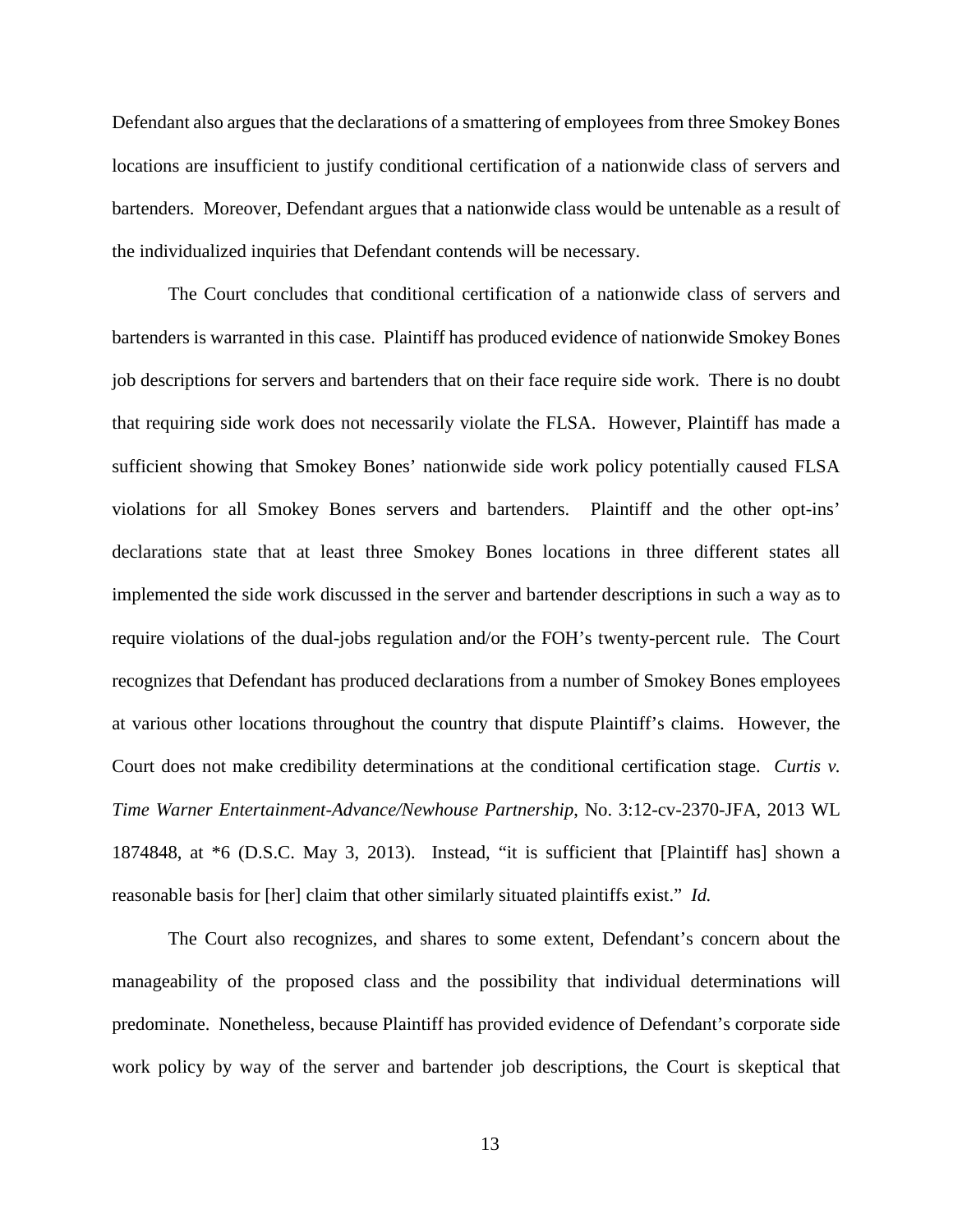individualized determinations will predominate after the class members are identified. Regardless, the answer to that question will be far clearer after discovery is complete. Accordingly, the Court conditionally certifies Plaintiff's proposed class of servers and bartenders as it pertains to violations of the dual-jobs regulation and the FOH's twenty-percent rule.<sup>[6](#page-13-0)</sup>

# **II. Class Member Information**

<u>.</u>

Plaintiff seeks the names, dates of employment, cell phone numbers, home phone numbers, e-mail addresses, last known home addresses, and the last four digits of the putative class members' social security numbers. Plaintiff requests that Defendant produce that information in an Excel spreadsheet within fourteen days of the date of this Order. District courts have taken conflicting positions and approaches as to what information regarding potential plaintiffs may or must be disclosed to named plaintiffs at the notice stage of FLSA actions.<sup>[7](#page-13-1)</sup> Although email addresses are more routinely disclosed, district courts in this circuit have required a showing of a

<span id="page-13-0"></span><sup>6.</sup> The Court declines to conditionally certify Plaintiff's other claims, namely Defendant's failure to notify the putative class members that it was paying them a reduced minimum wage pursuant to the tip-credit provision, Defendant's purported requirement that Plaintiff and the putative class members use their tips to reimburse the restaurant for customer walk-outs, and Defendant's purported requirement that Plaintiff and the putative class members pay for additional Smokey Bones t-shirts out of their tips. Unlike Plaintiff's side work claims, these other claims are individual to Plaintiff, and Plaintiff has not shown that those claims arose out of a corporate policy. Specifically, Plaintiff and the other declarants allege that they were not properly notified that Smokey Bones was using the tip-credit provision. Defendant has provided evidence that it hung Department of Labor posters in each of its locations, that it orally told Plaintiff and all other employees that they were being paid using the tip-credit provision, and that the tip-credit provision was explained in its employee handbook. Next, Plaintiff has alleged that she was required to compensate the restaurant when a customer walked out without paying. However, only Plaintiff makes such an allegation. Finally, Plaintiff alleges that she was required to pay for additional Smokey Bones t-shirts with her tips. Here, only two of the five employees who provided declarations stated that they themselves **actually purchased** additional Smokey Bones shirts with their tips. The Court concludes that each of these claims are insufficient to justify conditional certification of a nationwide class on those claims because Plaintiff has not shown that the other nationwide servers and bartenders are similarly situated. Accordingly, those claims must proceed on an individual basis.

<span id="page-13-1"></span><sup>7.</sup> *Compare Velasquez v. Digital Page, Inc.*, No. 11-3892 LDW AKT, 2014 WL 2048425, at \*15 (E.D.N.Y. May 19, 2014) ("In general, it is appropriate for courts in collective actions to order the discovery of names, addresses, telephone numbers, email addresses, and dates of employment of potential collective members."), *with Amrhein v. Regency Mgmt. Servs., LLC*, No. SKG-13-1114, 2014 WL 1155356, at \*10 (D. Md. Mar. 20, 2014) ("Courts in this district hold that absent a showing by plaintiffs of a 'special need' for disclosure of class members' telephone numbers or other personal information, such as social security numbers or dates of birth, ordering such disclosure is inappropriate.").